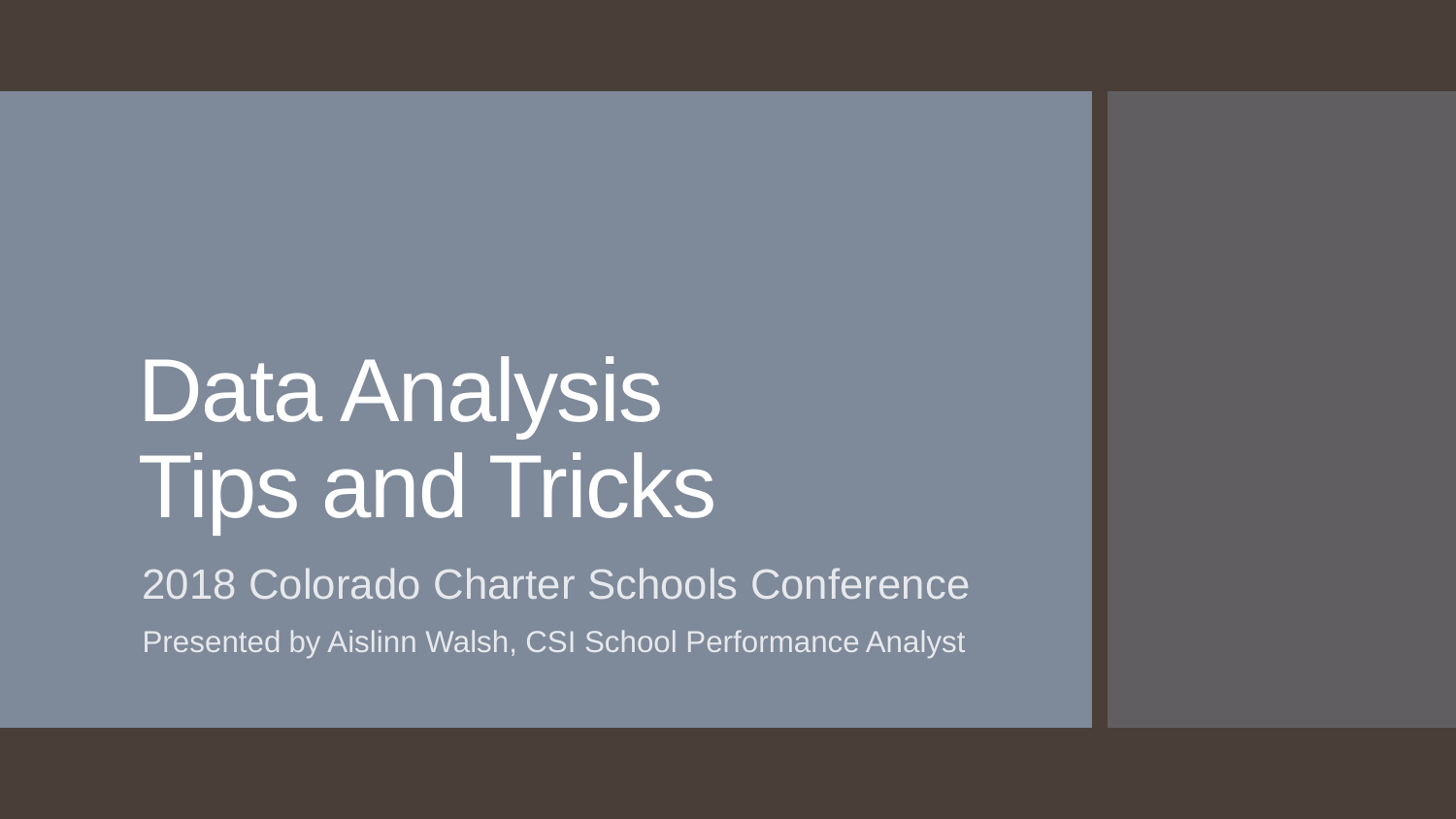#### **Presentation Outline**

- Looking at state files in Microsoft Excel
- Applying a filter
- Navigating filters/columns
- Finding counts and averages
- Entering formulas
- Using a VLookup formula to add in additional student information
- Using Pivot Tables to summarize data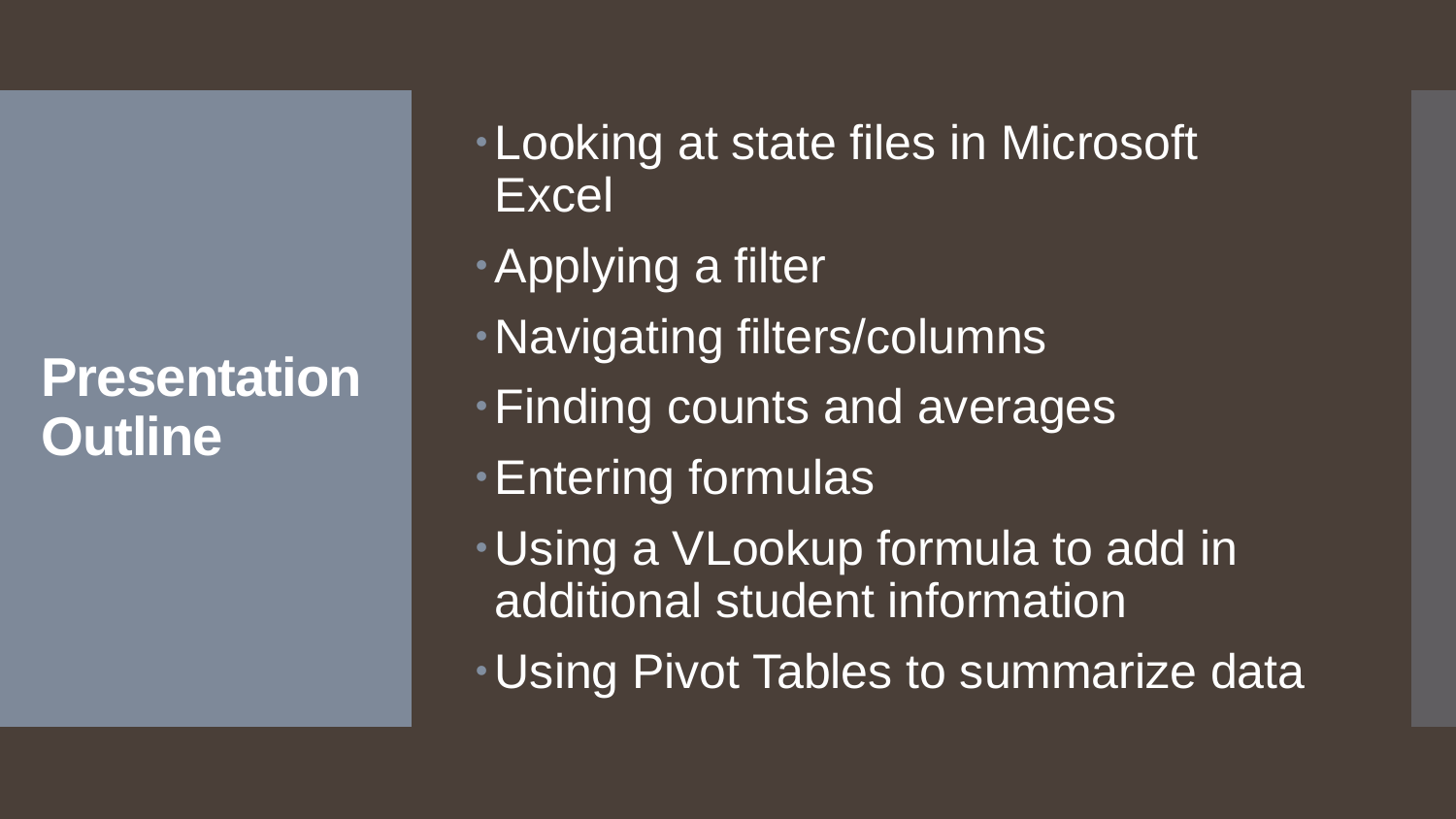#### **Mirror my Screen**

Please open the Excel file called "Sample State Data File for Data Analysis Presentation".

|                 | <b>xii</b>                   | $6 - 10 - 10 = 10$          |          |                    |                                  |                              |                 |                                                                                                                                              |               |                             |                                    |                       |                    |                   | Sample State Data File for Data Analysis Presentation.xlsx - Excel |                |           |                                        |              |                    |              |    |                          |
|-----------------|------------------------------|-----------------------------|----------|--------------------|----------------------------------|------------------------------|-----------------|----------------------------------------------------------------------------------------------------------------------------------------------|---------------|-----------------------------|------------------------------------|-----------------------|--------------------|-------------------|--------------------------------------------------------------------|----------------|-----------|----------------------------------------|--------------|--------------------|--------------|----|--------------------------|
|                 | FILE<br><b>HOME</b>          | INSERT                      |          | PAGE LAYOUT        | FORMULAS                         | DATA                         | REVIEW          | VIEW                                                                                                                                         | DEVELOPER     | OFFCAT                      |                                    | POWERPIVOT            |                    |                   |                                                                    |                |           |                                        |              |                    |              |    |                          |
|                 | ومتلق<br>oo Cut              |                             | Calibri  | $\frac{1}{11}$     | $A^{\uparrow}$<br>$\overline{A}$ | $\epsilon = \epsilon$<br>$=$ | 89 -            | Wrap Text                                                                                                                                    | General       |                             |                                    | 囔                     |                    | Normal            | <b>Bad</b>                                                         | Good           |           | <b>Neutral</b>                         |              | <b>Calculation</b> |              | ŧ  | $\mathbb{R}$             |
| Paste           | lin Copy 。<br>Format Painter |                             |          | ⊞ +                |                                  |                              |                 | $\langle \mathbf{A} \cdot \mathbf{A} \cdot   \equiv \equiv \equiv   \in \equiv   \equiv  $ Merge & Center $\sim$                             |               | $$ - % +$                   | $\frac{6.0}{00}$ - $\frac{00}{10}$ | Conditional Format as |                    | <b>Check Cell</b> | Explanatory                                                        | Input          |           | Linked Cell                            |              | <b>Note</b>        |              |    | Insert Delete            |
|                 | Clipboard                    | $\overline{\mathbb{F}_M}$ . |          | Font               | $\overline{\mathbb{F}_2}$        |                              | Alignment       |                                                                                                                                              | Б.            | Number                      | $\overline{\mathbb{F}_M}$          | Formatting *          | Table <sup>-</sup> |                   |                                                                    | Styles         |           |                                        |              |                    |              |    | Cells                    |
| H <sub>23</sub> |                              |                             | $\times$ | Ťx                 | 15050272281                      |                              |                 |                                                                                                                                              |               |                             |                                    |                       |                    |                   |                                                                    |                |           |                                        |              |                    |              |    |                          |
|                 |                              |                             |          |                    |                                  |                              |                 |                                                                                                                                              |               |                             |                                    |                       |                    |                   |                                                                    |                |           |                                        |              |                    |              |    |                          |
|                 | $\Delta$                     | B                           | C        | D                  | Ε                                | Æ                            | G               | н<br>1 StateAbbr TestingDi: TestingScl Responsit Responsit StateStuden LocalStuden PARCCStuder LastOrSurnan FirstName MiddleNa Birthdate Sex | $\mathbf I$   | J.                          | K                                  | L.                    | M                  | N                 | $\circ$<br>p<br>StateFie GradeLev(HispanicO AmericanI Asian        | $\circ$        | R         | -S<br><b>BlackOrAf NativeHav White</b> | $\mathbf{T}$ | U                  | $\mathsf{V}$ |    | W<br>FillerField TwoOrMo |
|                 | $2$ CO                       | 8001                        | 1111     | 8001               |                                  |                              |                 | 1111 1822639544 1822639544 73824573348 Curtis                                                                                                |               | Melissa                     | Dean                               | ####### F             |                    | #######           | 6 Y                                                                | N<br>N         |           | N                                      | N            | Y                  |              | 'N |                          |
|                 | 3 CO                         | 8001                        | 1111     | 8001               |                                  |                              |                 | 1111 4157934291 4157934291 47492744233 Hubbard                                                                                               |               | Paityn                      | Izabella                           | <b>#######</b> F      |                    | #######           | 6 Y                                                                | N<br>N         |           | N                                      | N            | <b>V</b>           |              | N  |                          |
|                 | 4 CO                         | 8001                        | 1111     | 8001               |                                  |                              |                 | 1111 4358130590 4358130590 94176300142 Garrison                                                                                              |               | Chana                       | Cullen                             | ####### M             |                    | #######           | 7 N                                                                | N<br>N         |           | $\mathbb N$                            | N            | <b>V</b>           |              |    |                          |
|                 | $5$ CO                       | 8001                        | 1111     | 8001               |                                  |                              |                 | 1111 3495783982 3495783982 78561300773 Mcdaniel                                                                                              |               | Christoph Justine           |                                    | <b>####### F</b>      |                    | #######           | 8 N                                                                | N<br>N         |           | N                                      | N            | <b>V</b>           |              | N  |                          |
|                 | 6 CO                         | 8001                        | 1111     | 8001               |                                  |                              |                 | 1111 8501653286 8501653286 26620881035 Duarte                                                                                                |               | <b>Brooks</b>               | Eileen                             | ####### F             |                    | #######           | 8 Y                                                                | N<br>N         |           | N                                      | N            | <b>V</b>           |              | N  |                          |
|                 | $7$ CO                       | 8001                        | 1111     | 8001               |                                  |                              |                 | 1111 7456651708 7456651708 61544659958 Harmon                                                                                                |               | <b>Nola</b>                 |                                    | Elizabeth ####### F   |                    | #######           | 8 N                                                                | N<br>N         |           | N                                      | N            | <b>Y</b>           |              | N  |                          |
|                 | 8 CO                         | 8001                        | 1111     | 8001               |                                  |                              |                 | 1111 6902991457 6902991457 14832086229 Curry                                                                                                 |               | Seth                        |                                    | Remingto ####### M    |                    | #######           | 8 N                                                                | N<br>N         |           | N                                      | N            | <b>Y</b>           |              | N  |                          |
|                 | $9$ CO                       | 8001                        | 1111     | 8001               |                                  |                              |                 | 1111 6146902072 6146902072 48810992891 Chung                                                                                                 |               | Manuel                      |                                    | ####### M             |                    | #######           | 8 N                                                                | N<br>N         |           | N                                      | N            | <b>Y</b>           |              | N  |                          |
| $10$ CO         |                              | 8001                        | 1111     | 8001               |                                  |                              |                 | 1111 4447229261 4447229261 5868044080 Lane                                                                                                   |               | Harrison Carson             |                                    | ####### M             |                    | ********          | <b>8N</b>                                                          | N<br>N         |           | N                                      | N            | <b>V</b>           |              | N  |                          |
| $11$ CO         |                              | 8001                        | 1111     | 8001               |                                  |                              |                 | 1111 1823088299 1823088299 42051036052 Griffith                                                                                              |               | Casey                       | <b>Terry</b>                       | ####### M             |                    | #######           | <b>8Y</b>                                                          | N<br>N         |           | N                                      | N            | N                  |              | N  |                          |
|                 | 12 CO                        | 8001                        | 1111     | 8001               |                                  |                              |                 | 1111 3903407833 3903407833 30429851159 Bradley                                                                                               |               | <b>Beckett</b>              | Jaycee                             | <b>####### F</b>      |                    | #######           | 8 N                                                                | N<br>N         | <b>V</b>  |                                        | N            | N                  |              | N  |                          |
|                 | $13$ CO                      | 8001                        | 1111     | 8001               |                                  |                              |                 | 1111 7746790482 7746790482 10716853359 Matthews                                                                                              |               | Kiara                       | Danny                              | ####### F             |                    | #######           | 8 N                                                                | N<br>N         | <b>V</b>  |                                        | N            | N                  |              | N  |                          |
|                 | $14$ CO                      | 8001                        | 1111     | 8001               |                                  |                              |                 | 1111 5344705626 5344705626 25095908154 Golden                                                                                                |               | Aryana                      | Lizeth                             | ####### M             |                    | #######           | 8 N                                                                | N<br>N         |           | N                                      | N            | <b>Y</b>           |              | N  |                          |
|                 | $15$ CO                      | 8001                        | 1111     | 8001               |                                  |                              |                 | 1111 6765872319 6765872319 66979824561 Velez                                                                                                 |               | Marco                       | Deacon                             | ####### F             |                    | #######           | 8 N                                                                | N<br>N         |           | N                                      | N            | <b>V</b>           |              | N  |                          |
|                 | $16$ CO                      | 8001                        | 1111     | 8001               |                                  |                              |                 | 1111 2160453641 2160453641 30877852966 Hanna                                                                                                 |               | Craig                       | Lena                               | ####### M             |                    | #######           | 8 N                                                                | N<br>N         |           | N                                      | N            | <b>V</b>           |              | N  |                          |
|                 | $17$ CO                      | 8001                        | 1111     | 8001               |                                  |                              |                 | 1111 6033616137 6033616137 10816343747 Dawson                                                                                                |               | Morgan                      | Quentin                            | ####### M             |                    | #######           | 8 N                                                                | N<br>N         | <b>IV</b> |                                        | N            | N                  |              | N  |                          |
| 18 CO           |                              | 8001                        | 1111     | 8001               |                                  |                              |                 | 1111 3057586641 3057586641 93453370169 Sharp                                                                                                 |               | Pamela                      | Belinda                            | ####### M             |                    | #######           | 8 N                                                                | N<br>N         | ١v        |                                        | N            | N                  |              | N  |                          |
|                 | $19$ CO                      | 8001                        | 1111     | 8001               |                                  |                              |                 | 1111 2955683848 2955683848 24953750159 Stein                                                                                                 |               | <b>Aylin</b>                | Luz                                | ####### F             |                    | #######           | 8Y                                                                 | N<br>N         |           | N                                      | N            | <b>V</b>           |              | N  |                          |
| 20 CO           |                              | 8001                        | 1111     | 8001               |                                  |                              |                 | 1111 1323506732 1323506732 95683332535 Mccov                                                                                                 |               | Marlee                      | Celia                              | ####### M             |                    | #######           | 8 N                                                                | N<br>N         |           | N                                      | Y            | N                  |              | N  |                          |
|                 | $21$ CO                      | 8001                        | 1111     | 8001               |                                  |                              |                 | 1111 9490645086 9490645086 86951393476 Bullock                                                                                               |               | Rebecca                     | Asa                                | ####### M             |                    | #######           | 3 N                                                                | N<br>N         | <b>IY</b> |                                        | N            | N                  |              | N  |                          |
| 22 CO           |                              | 8001                        | 1111     | 8001               |                                  |                              |                 | 1111 9622258400 9622258400 33180769899 Hahn                                                                                                  |               | Edward                      | Layton                             | ####### F             |                    | #######           | 3N                                                                 | N<br>N         | <b>V</b>  |                                        | N            | N                  |              | N  |                          |
| 23 CO           |                              | 8001                        | 1111     | 8001               |                                  |                              |                 | 1111 8437636651 8437636651 15050272281 Miller                                                                                                |               | Caiden                      | Makena                             | ####### F             |                    | #######           | 3N                                                                 | N<br>N         |           | N                                      | N            | <b>v</b>           |              | N  |                          |
| 24 CO           |                              | 8001                        | 1111     | 8001               |                                  |                              |                 | 1111 4912117130 4912117130 65365123751 Moody                                                                                                 |               | Averi                       | Journey                            | ####### M             |                    | #######           | 3N                                                                 | N<br>N         |           | N                                      | Y            | N                  |              | N  |                          |
| 25 CO           |                              | 8001                        | 1111     | 8001               |                                  |                              |                 | 1111 4466107575 4466107575 20887473261 Shepherd                                                                                              |               | Alyson                      | Myla                               | ####### F             |                    | #######           | 3Y                                                                 | N<br>N         |           | N                                      | N            | Ñ                  |              | N  |                          |
| 26 CO           |                              | 8001                        | 1111     | 8001               |                                  |                              |                 | 1111 5075914127 5075914127 41169839534 Johns                                                                                                 |               | Marlon                      | Micah                              | ####### F             |                    | #######           | 3 Y                                                                | N<br>N         |           | N                                      | N            | <b>Y</b>           |              | N  |                          |
|                 | $27$ CO                      | 8001                        | 1111     | 8001               |                                  |                              |                 | 1111 9151702940 9151702940 3033902792 Yu                                                                                                     |               | <b>Davian</b>               |                                    | ####### F             |                    | #######           | 3Y                                                                 | N<br>N         |           | N                                      | N            | <b>Y</b>           |              | N  |                          |
|                 | 28 CO                        | 8001                        | 1111     | 8001               |                                  |                              |                 | 1111 1559380003 1559380003 48078144738 Le                                                                                                    |               | <b>Nicolas</b>              |                                    | ####### M             |                    | #######           | 3N                                                                 | N<br>N         |           | N                                      | N            | <b>Y</b>           |              | N  |                          |
|                 | 29 CO                        | 8001                        | 1111     | 8001               |                                  |                              |                 | 1111 8751965046 8751965046 54024159844 Hansen                                                                                                |               | Iliana                      | <b>Brayan</b>                      | ####### M             |                    | #######           | 3Y                                                                 | N<br>N         |           | N                                      | N            | <b>V</b>           |              | N  |                          |
|                 | $30$ $CO$                    | 8001                        | 1111     | 8001               |                                  |                              |                 | 1111 1934998406 1934998406 24999506755 Harris                                                                                                |               | Lennon                      | Kimberly                           | <b>#######</b> F      |                    | #######           | 3N                                                                 | N<br>N         |           | N                                      | N            | <b>V</b>           |              | N  |                          |
| 31 CO           |                              | 8001                        | 1111     | 8001               |                                  |                              |                 | 1111 3299058843 3299058843 28949116902 Chan                                                                                                  |               | Ronan                       | Hope                               | ####### M             |                    | #######           | 3Y                                                                 | N<br>N         |           | N                                      | N            | <b>Y</b>           |              | N  |                          |
| 32 CO           |                              | 8001                        | 1111     | 8001               |                                  |                              |                 | 1111 7946659306 7946659306 23684521774 Barnett                                                                                               |               | <b>Triston</b>              | Sasha                              | ####### F             |                    | #######           | 3N                                                                 | N<br>N         |           | N                                      | N            | <b>Y</b>           |              | N  |                          |
| 33 CO           |                              | 8001                        | 1111     | 8001               |                                  |                              |                 | 1111 3947968853 3947968853 35848569297 Murillo                                                                                               |               | Tate                        | <b>Damaris</b>                     | ####### F             |                    | #######           | 3N                                                                 | N<br>N         |           | N                                      | N            | <b>Y</b>           |              | N  |                          |
|                 | 34 CO                        | 8001                        | 1111     | 8001               |                                  |                              |                 | 1111 9168384470 9168384470 3014857789 Phelps                                                                                                 |               | Shania                      | Damian                             | ####### F             |                    | #######           | 3N                                                                 | N<br>N         |           | N                                      | N            | Y                  |              | N  |                          |
| 35 CO           |                              | 8001                        | 1111     | 8001               |                                  |                              |                 | 1111 6842132048 6842132048 50551910126 Vance                                                                                                 |               | Peyton                      |                                    | Jaqueline ####### M   |                    | #######           | 3N                                                                 | N<br>N         |           | N                                      | N            | <b>Y</b>           |              | N  |                          |
| 36 CO           |                              | 8001                        | 1111     | 8001               |                                  |                              |                 | 1111 5688849565 5688849565 6831837088 Rich                                                                                                   |               | Dario                       | Abdullah                           | ####### F             |                    | #######           | 3N                                                                 | N<br>N         |           | N                                      | N            | <b>Y</b>           |              | N  |                          |
| 37 CO           |                              | 8001                        | 1111     | 8001               |                                  |                              |                 | 1111 8212718049 8212718049 69398393105 Dixon                                                                                                 |               | Daphne                      | Isabel                             | #######   F           |                    | ********          | 3Y                                                                 | N<br>N         | <b>v</b>  |                                        | N            | N                  |              | N  |                          |
| 38 CO           |                              | 8001                        | 1111     | 8001               |                                  |                              |                 | 1111 1016788569 1016788569 96530394855 Leonard                                                                                               |               | Joe                         | Jeffery                            | ####### M             |                    | #######           | 3N                                                                 | N<br>N         | <b>IY</b> |                                        | N            | N                  |              | N  |                          |
| 39 CO           |                              | 8001                        | 1111     | 8001               |                                  |                              |                 | 1111 7635256922 7635256922 16337147445 Hughes                                                                                                |               | Kamari                      | <b>Mike</b>                        | ####### F             |                    | #######           | 3Y                                                                 | N<br>N         |           | N                                      | N            | <b>Y</b>           |              | N  |                          |
|                 |                              | <b>CMAS Results</b>         |          | <b>CMAS Growth</b> | <b>NWEA Results</b>              |                              | Vlookup Example |                                                                                                                                              | Pivot Example | $\left( \widehat{+}\right)$ |                                    |                       |                    |                   |                                                                    | $\overline{4}$ |           |                                        |              |                    |              |    |                          |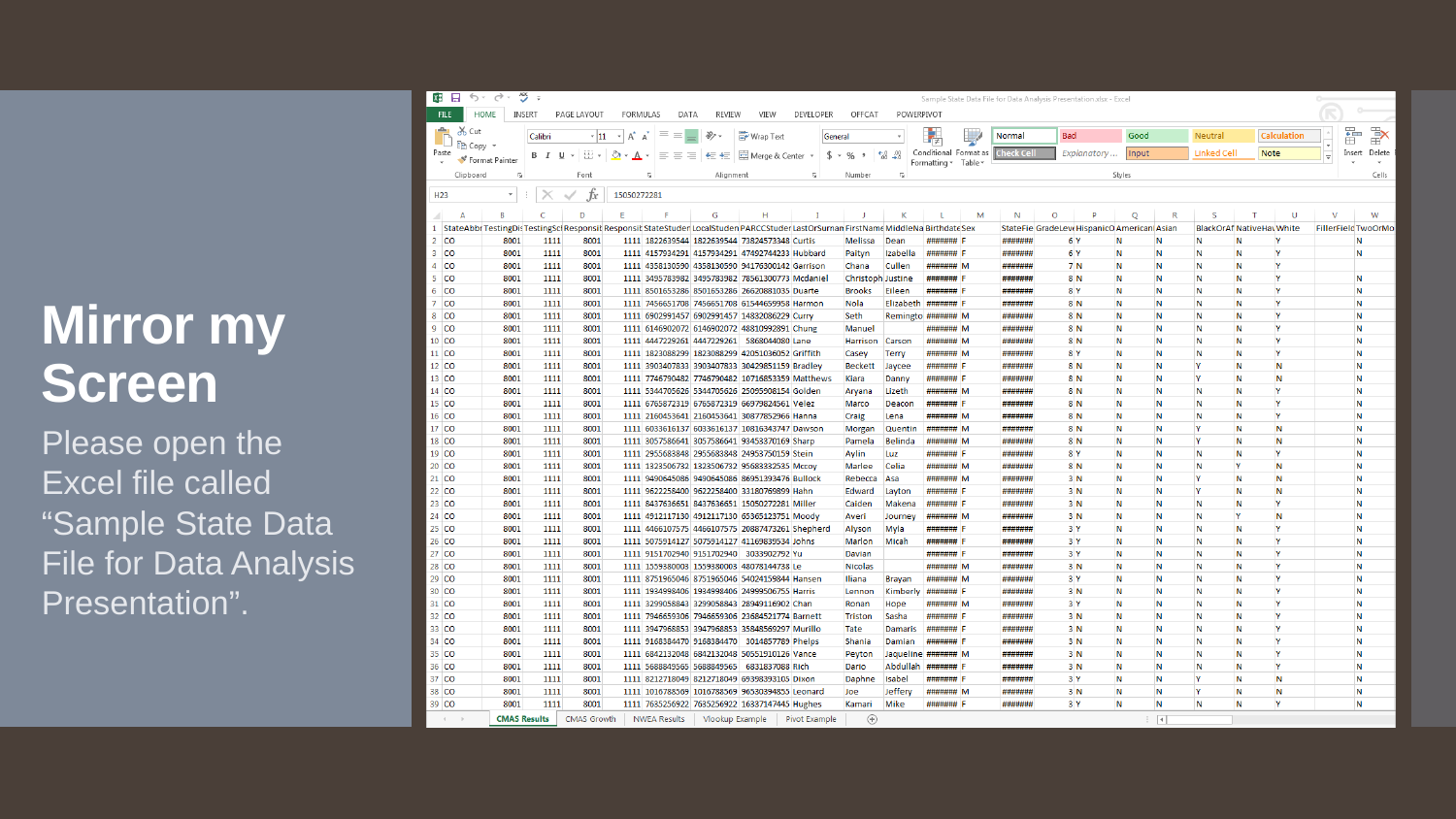#### **Tabs, Columns, & Rows**

#### **Excel Vocab Review**

- **Tabs:** Different windows in an Excel file
- **Columns**: Always letters of the alphabet
- **Rows:** Always a number

**What are we using today?**

Tabs:

- CMAS Growth
- CMAS Results
- NWEA Results
- VLookup Example
- Teacher Names
- Pivot Example
- "Cell A1" = Column A, Row 1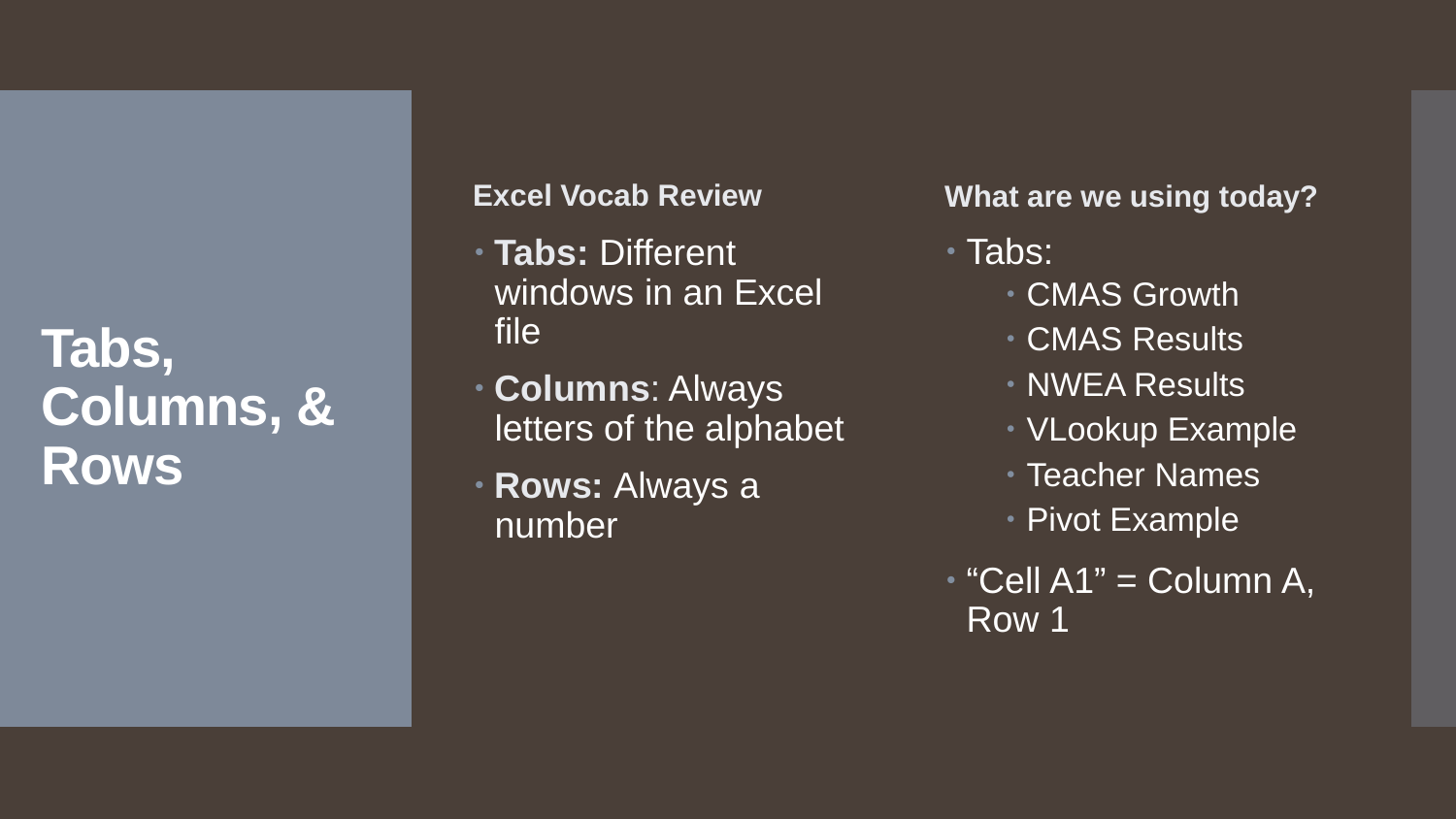I am a School Leader. I'm interested in a certain population of students in my school. How can I quickly see how they've performed?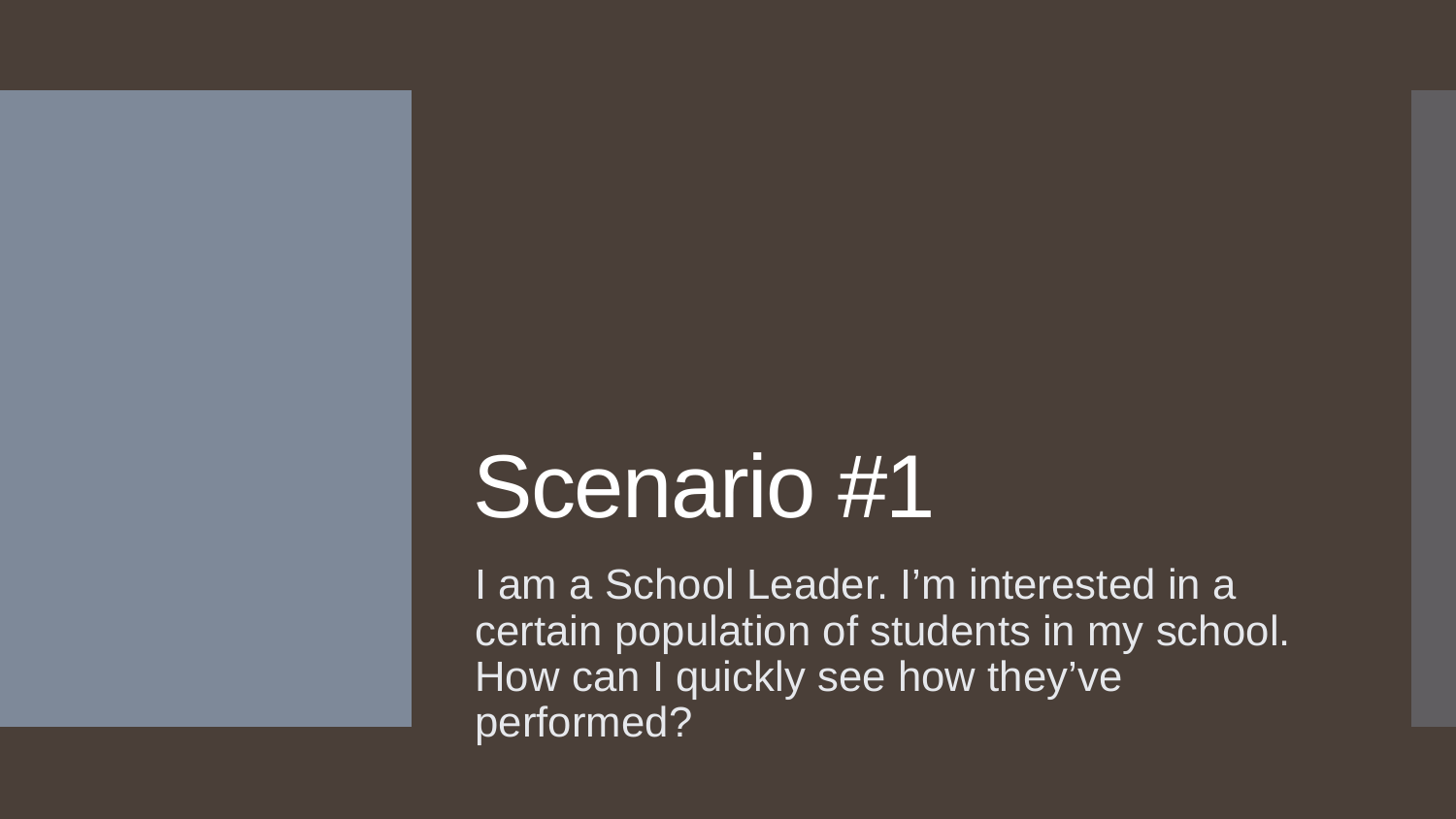## **Applying & Navigating Filters**



 $\boldsymbol{\wedge}$ 

M

◚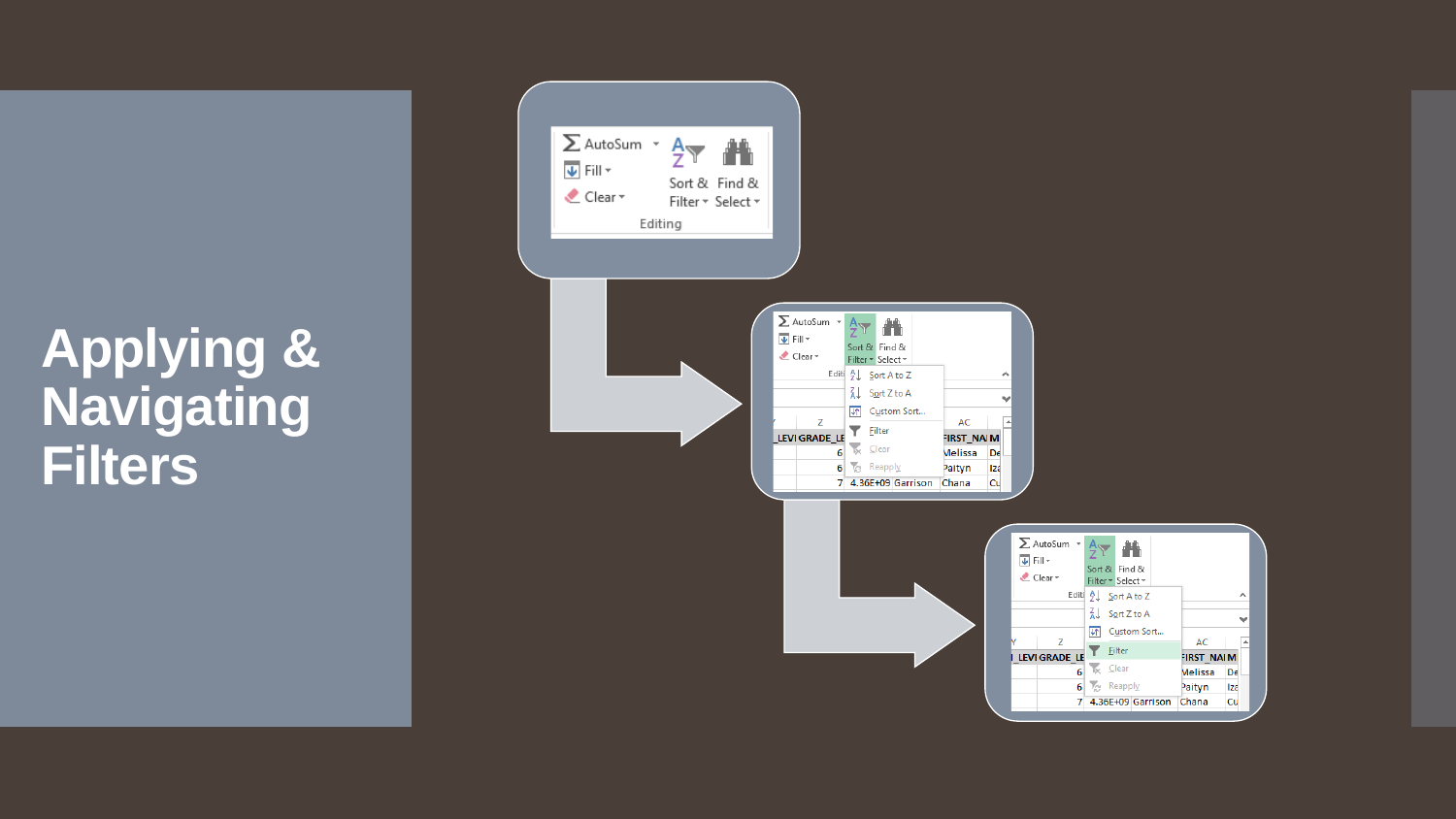## **Finding Counts and Averages**

| FILE                    | Ⅲ 日 ち・♂・<br><b>HOME</b>  | $rac{ABC}{2}$ =<br>INSERT | PAGE LAYOUT                                    | FORMULAS                         | DATA                     | <b>REVIEW</b> | VIEW                                                                                                                                                                                                            | DEVELOPER            | OFFCAT                  |                                    | POWERPIVOT                  |                    | Sample State Data File for Data Analysis Presentation.xlsx - Excel |             |                |                          |           |                |             |                    |              |                                                                |                        |                   |
|-------------------------|--------------------------|---------------------------|------------------------------------------------|----------------------------------|--------------------------|---------------|-----------------------------------------------------------------------------------------------------------------------------------------------------------------------------------------------------------------|----------------------|-------------------------|------------------------------------|-----------------------------|--------------------|--------------------------------------------------------------------|-------------|----------------|--------------------------|-----------|----------------|-------------|--------------------|--------------|----------------------------------------------------------------|------------------------|-------------------|
| alla s<br><b>X</b>      | Cut                      | Calibri                   |                                                | $\mathbf{A} \mathbf{A}$<br>$-11$ | $\epsilon = \frac{1}{2}$ | $\frac{1}{2}$ | Wrap Text                                                                                                                                                                                                       |                      | General                 |                                    |                             |                    | Normal                                                             | <b>Bad</b>  |                | Good                     |           | <b>Neutral</b> |             | <b>Calculation</b> |              | ŧ<br>₷<br>ш                                                    | $\sum$ AutoSum         |                   |
| <b>En</b> Copy<br>Paste |                          |                           |                                                |                                  |                          |               |                                                                                                                                                                                                                 |                      |                         |                                    | F.<br>Conditional Format as |                    | <b>Check Cell</b>                                                  |             | Explanatory    |                          |           | Linked Cell    | <b>Note</b> |                    |              | 田<br>Insert<br>Delete Format                                   | $\overline{\Psi}$ Fill | Sort & Find &     |
|                         | Format Painter           |                           | $B$ $I$ $U$ $\rightarrow$ $\Box$ $\rightarrow$ | $\mathbf{A}$ - $\mathbf{A}$ -    |                          |               | $\equiv \equiv \equiv \in \mathbf{E}$ $\Box$ Merge & Center $\rightarrow$                                                                                                                                       | -S                   | $-96$<br>$\overline{ }$ | $\frac{6.0}{00}$ $\frac{0.0}{0.0}$ | Formatting *                | Table <sup>-</sup> |                                                                    |             |                | Input                    |           |                |             |                    |              |                                                                | Clear .                | Filter * Select * |
| Clipboard               |                          | $\overline{12}$           | Font                                           |                                  | $\mathbb{R}$             | Alignmen      |                                                                                                                                                                                                                 | Б.                   | Number                  | $\overline{\mathrm{Fm}}$           |                             |                    |                                                                    |             |                | Styles                   |           |                |             |                    |              | Cells                                                          |                        | Editing           |
| AT6                     | $\overline{\phantom{a}}$ |                           | $\times$ $\checkmark$<br>fx                    | 713                              |                          |               |                                                                                                                                                                                                                 |                      |                         |                                    |                             |                    |                                                                    |             |                |                          |           |                |             |                    |              |                                                                |                        |                   |
|                         |                          |                           |                                                |                                  |                          |               |                                                                                                                                                                                                                 |                      |                         |                                    |                             |                    |                                                                    |             |                |                          |           |                |             |                    |              |                                                                |                        |                   |
|                         | U                        | $\mathbf{V}$              | W                                              | $\mathsf{x}$                     | <b>V</b>                 | Z             | AB<br>AA                                                                                                                                                                                                        | AC                   | <b>AD</b>               | AE                                 | AF                          | AG                 | AH                                                                 | AI          | AJ.            | AK                       | AL        | AM             | AN          | AO                 |              | AP<br>AQ                                                       | AR<br>AS               | AT                |
|                         |                          |                           |                                                |                                  |                          |               | EXCLUI ~ EXCLUI ~ EXCLUI ~ EXCLUI ~ EXCLUI ~ EMH LI ~ GRADE ~ SASID   ~ LAST N ~ FIRST I ~ IMIDDLI ~ GENDE ~ ETHNIC ~ MINOR ~ LANG I ~ ELL YN -T IEP YN -T GIFTED ~ FRL YN ~ TITLE I ~ MIGRA ~ EXPELLI ~ DID NC |                      |                         |                                    |                             |                    |                                                                    |             |                |                          |           |                |             |                    |              | V DID N( V CONTIN V CONTIN V SCALE   V PRIC                    |                        |                   |
|                         | N                        | N                         | N                                              | 'N                               | Е                        | 8             | 8.5E+09 Duarte                                                                                                                                                                                                  | <b>Brooks</b>        | Eileen                  |                                    | 04                          | ١v                 | $\Omega$                                                           | <b>Y</b>    | ١V<br><b>V</b> | N<br>N                   | <b>Y</b>  | N              | N           | N                  | 0000         | <b>Student T<sub>(Y</sub></b>                                  | Y                      |                   |
|                         | N<br><b>N</b>            | N<br>N                    | <b>N</b><br><b>N</b>                           | N<br>N                           | E<br>Æ                   | 8             | 6.9E+09 Curry                                                                                                                                                                                                   | Seth<br>Manuel       | <b>Remingto M</b>       | M                                  | 05                          | N<br>N             | $\overline{\mathbf{0}}$<br>$\Omega$                                | <b>Y</b>    | <b>Y</b>       | N                        | N<br>N    | N              | N<br>N      | N<br>N             | 0000         | <b>Student T<sub>(</sub>Y</b>                                  | Y<br><b>Y</b>          |                   |
|                         | N                        | N                         | N                                              | N                                | Е                        |               | 8 6.15E+09 Chung                                                                                                                                                                                                |                      |                         | M                                  | 05<br>05                    | N                  | $\mathbf{0}$                                                       | <b>Y</b>    | <b>Y</b>       | N                        | <b>Y</b>  | N<br><b>V</b>  | N           | N                  | 0000<br>0000 | <b>Student T<sub>(</sub>Y</b>                                  | Y                      |                   |
| 11                      | <b>N</b>                 | N                         | <b>N</b>                                       | 'N                               | F                        |               | 8 4.45E+09 Lane<br>8 1.82E+09 Griffith                                                                                                                                                                          | Harrison<br>Casey    | Carson                  | M                                  | 04                          | $\mathbf v$        | $\sqrt{2}$                                                         | <b>V</b>    | <b>V</b>       | N                        | <b>N</b>  | <b>N</b>       | N           | N                  | 0000         | <b>Student T<sub>(</sub>Y</b><br><b>Student T<sub>(</sub>Y</b> | Y                      |                   |
| 12                      | N                        | N                         | N                                              | N                                | Ε                        |               |                                                                                                                                                                                                                 | <b>Beckett</b>       | <b>Terry</b><br>Jaycee  | F                                  | 03                          | $\mathbf{v}$       | $\Omega$                                                           | <b>Y</b>    | Y              | N                        | <b>Y</b>  | <b>V</b>       | N           | N                  | 0000         | <b>Student T<sub>(Y</sub></b>                                  | Y                      |                   |
| 13                      | <b>N</b>                 | N                         | <b>N</b>                                       | N                                | Έ                        |               | 8 3.9E+09 Bradley<br>8 7.75E+09 Matthews Kiara                                                                                                                                                                  |                      | Danny                   | -F                                 | 03                          | $\mathbf v$        | $\Omega$                                                           | <b>v</b>    | v              | N                        | <b>V</b>  | <b>v</b>       | N           | N                  | 0000         | <b>Student T<sub>(</sub>Y</b>                                  | Y                      |                   |
| 16                      | <b>N</b>                 | N                         | <b>N</b>                                       | N                                | Æ                        |               | 8 2.16E+09 Hanna                                                                                                                                                                                                | Craig                | Lena                    | M                                  | 05                          | N                  | $\Omega$                                                           | <b>Y</b>    | <b>V</b>       | N                        | <b>Y</b>  | <b>V</b>       | N           | N                  | 0000         | <b>Student T<sub>(</sub>Y</b>                                  | Y                      |                   |
| 17                      | N                        | N                         | N                                              | N                                | Е                        |               | 8 6.03E+09 Dawson                                                                                                                                                                                               | Morgan               | Quentin                 | M                                  | 03                          | $\mathbf{v}$       | $\overline{0}$                                                     | <b>Y</b>    | Y              | N                        | <b>Y</b>  | <b>V</b>       | N           | N                  | 0000         | <b>Student T<sub>(</sub>Y</b>                                  | Y                      |                   |
| 18                      | N                        | N                         | <b>N</b>                                       | N                                | F                        |               | 8 3.06E+09 Sharp                                                                                                                                                                                                | Pamela               | Belinda                 | M                                  | 03                          | $\mathbf v$        | $\Omega$                                                           | <b>V</b>    | <b>V</b>       | N                        | <b>V</b>  | <b>V</b>       | N           | N                  | 0000         | <b>Student T<sub>(Y</sub></b>                                  | Y                      |                   |
| 20                      | N                        | N                         | N                                              | 'N                               | M                        |               | 8 1.32E+09 Mccoy                                                                                                                                                                                                | Marlee               | Celia                   | M                                  | 06                          | <b>Y</b>           | $\Omega$                                                           | <b>Y</b>    | Y              | N                        | <b>Y</b>  | $\mathbf v$    | N           | N                  | 0000         | <b>Student T<sub>(</sub>Y</b>                                  | Y                      |                   |
| 24                      | <b>N</b>                 | N                         | N                                              | N                                | M                        |               | 3 4.91E+09 Moody                                                                                                                                                                                                | Averi                | Journey                 | M                                  | 06                          | $\mathbf v$        | $\Omega$                                                           | <b>v</b>    | $\mathbf v$    | N                        | <b>V</b>  | <b>v</b>       | N           | N                  | 0000         | <b>Student T<sub>(</sub>Y</b>                                  | Y                      |                   |
| 29                      | <b>N</b>                 | N                         | <b>N</b>                                       | N                                | Æ                        |               | 3 8.75E+09 Hansen                                                                                                                                                                                               | Iliana               | Brayan                  | M                                  | 04                          | $\mathbf v$        | $\Omega$                                                           | <b>Y</b>    | <b>V</b>       | N                        | <b>Y</b>  | <b>V</b>       | N           | N                  | 0000         | <b>Student T<sub>(</sub>Y</b>                                  | Y                      |                   |
| 32                      | N                        | N                         | N                                              | 'N                               | Е                        |               | 3 7.95E+09 Barnett                                                                                                                                                                                              | <b>Triston</b>       | Sasha                   |                                    | 05                          | N                  | $\Omega$                                                           | <b>Y</b>    | <b>V</b>       | N                        | <b>Y</b>  | <b>Y</b>       | N           | N                  | 0000         | <b>Student T<sub>(</sub>Y</b>                                  | Y                      |                   |
| 33                      | N                        | N                         | <b>N</b>                                       | N                                | F                        |               | 3 3.95E+09 Murillo                                                                                                                                                                                              | Tate                 | Damaris F               |                                    | 05                          | N                  | $\Omega$                                                           | <b>V</b>    | v              | N                        | N         | N              | N           | N                  | 0000         | <b>Student T<sub>(</sub>Y</b>                                  | Y                      |                   |
|                         | N                        | N                         | N                                              | N                                | Ε                        |               | 3 9.17E+09 Phelps                                                                                                                                                                                               | Shania               | Damian                  |                                    | 05                          | N                  | $\Omega$                                                           | <b>Y</b>    | Y              | N                        | N         | N              | N           | N                  | 0000         | <b>Student T<sub>(</sub>Y</b>                                  | Y                      |                   |
| 35                      | <b>N</b>                 | N                         | N                                              | N                                | Ε                        |               | 3 6.84E+09 Vance                                                                                                                                                                                                | Peyton               | Jaqueline M             |                                    | 05                          | N                  | $\Omega$                                                           | <b>V</b>    | $\mathbf v$    | N                        | <b>V</b>  | <b>V</b>       | N           | N                  | 0000         | <b>Student T<sub>(</sub>Y</b>                                  | Y                      |                   |
| 36                      | <b>N</b>                 | <b>N</b>                  | <b>N</b>                                       | N                                | F                        |               | 3 5.69E+09 Rich                                                                                                                                                                                                 | Dario                | Abdullah F              |                                    | 05                          | N                  | $\overline{0}$                                                     | <b>Y</b>    | <b>V</b>       | N                        | N         | <b>N</b>       | N           | N                  | 0000         | <b>Student TrY</b>                                             | Y                      |                   |
|                         | N                        | N                         | N                                              | N                                | Ε                        |               | 3 1.02E+09 Leonard                                                                                                                                                                                              | Joe                  | Jeffery                 | $\mathsf{M}$                       | 03                          | $\mathbf{v}$       | $\Omega$                                                           | <b>Y</b>    | Y              | N                        | <b>Y</b>  | <b>Y</b>       | N           | N                  | 0000         | <b>Student T<sub>(</sub>Y</b>                                  | Y                      |                   |
|                         | N                        | N                         | N                                              | N                                | F                        |               | 3 3.2E+09 Jenkins                                                                                                                                                                                               | Celia                | Isabella                | I.                                 | 03                          | $\mathbf v$        | $\Omega$                                                           | <b>V</b>    | Y              | N                        | <b>V</b>  | <b>V</b>       | N           | N                  | 0000         | <b>Student T<sub>(</sub>Y</b>                                  | Y                      |                   |
| 42                      | N                        | N                         | N                                              | N                                | Ε                        |               | 3 7.23E+09 Koch                                                                                                                                                                                                 | Sonny                | Corinne M               |                                    | 05                          | N                  | $\Omega$                                                           | <b>Y</b>    | Y              | N                        | N         | N              | N           | N                  | 0000         | <b>Student T<sub>(Y</sub></b>                                  | Y                      |                   |
|                         | N                        | N                         | N                                              | N                                | Е                        |               | 3 3.1E+09 Brooks                                                                                                                                                                                                | Reagan               | Grady                   | M                                  | 04                          | $\mathbf v$        | $\Omega$                                                           | <b>V</b>    | $\mathbf v$    | N                        | <b>V</b>  | <b>V</b>       | N           | N                  | 0000         | <b>Student T<sub>(</sub>Y</b>                                  | v                      |                   |
|                         | <b>N</b>                 | <b>N</b>                  | <b>N</b>                                       | N                                | F                        |               | 3 7.67E+09 Downs                                                                                                                                                                                                | Yaritza              | Josephine M             |                                    | 05                          | N                  | $\overline{0}$                                                     | <b>Y</b>    | <b>V</b>       | N                        | <b>Y</b>  | <b>V</b>       | N           | N                  | 0000         | <b>Student T<sub>(Y</sub></b>                                  | Y                      |                   |
|                         | N                        | N                         | N                                              | N                                | Ε                        |               | 3 4.3E+09 Williamso Kaila                                                                                                                                                                                       |                      | <b>Brianna</b>          | M                                  | 07                          | <b>V</b>           | $\Omega$                                                           | <b>Y</b>    | Y              | N                        | <b>Y</b>  | <b>V</b>       | N           | N                  | 0000         | Student T <sub>(Y</sub>                                        | Y                      |                   |
|                         | <b>N</b>                 | N                         | N                                              | N                                | E                        |               | 3 9.71E+09 Harringtor Molly                                                                                                                                                                                     |                      | Santos                  | E                                  | 05                          | N                  | $\Omega$                                                           | <b>V</b>    | v              | N                        | N         | <b>N</b>       | N           | N                  | 0000         | <b>Student T<sub>(</sub>Y</b>                                  | <b>Y</b>               |                   |
| 50                      | N                        | N                         | N                                              | N                                | E                        |               | 3 4.62E+09 Bartlett Micah                                                                                                                                                                                       |                      | Selena                  | M                                  | 05                          | N                  | $\Omega$                                                           | <b>Y</b>    | Y              | N                        | <b>Y</b>  | <b>V</b>       | N           | N                  | 0000         | <b>Student T<sub>(Y</sub></b>                                  | Y                      |                   |
| 51                      | N                        | N                         | N                                              | N                                | Ε                        |               | 3 9.55E+09 Stephens Fernanda Diego                                                                                                                                                                              |                      |                         | E                                  | 04                          | $\mathbf v$        | $\Omega$                                                           | $\mathbf v$ | $\mathbf v$    | N                        | N         | N              | N           | ${\sf N}$          | 0000         | Student T <sub>(Y</sub>                                        | <b>Y</b>               |                   |
| $52$ N                  | <b>N</b>                 | <b>N</b>                  | <b>N</b>                                       | N                                | F                        |               | 4 1.29E+09 Stevensor Zion                                                                                                                                                                                       |                      | Makaila                 |                                    | 05                          | N                  | $\overline{0}$                                                     | <b>Y</b>    | <b>V</b>       | N                        | <b>Y</b>  | <b>V</b>       | N           | N                  | 0000         | <b>Student T<sub>(Y</sub></b>                                  | Y                      |                   |
| 53                      | N                        | N                         | N                                              | N                                | Ε                        |               | 4 7.66E+09 Robertsor Bria                                                                                                                                                                                       |                      | Kallie                  |                                    | 03                          | <b>Y</b>           | $\Omega$                                                           | <b>Y</b>    | Y              | N                        | <b>Y</b>  | <b>Y</b>       | N           | N                  | 0000         | <b>Student T<sub>(</sub>Y</b>                                  | Y                      |                   |
| 55                      | <b>N</b>                 | N                         | <b>N</b>                                       | N                                | Е                        |               | 4 6.57E+09 Sampson Ross                                                                                                                                                                                         |                      | Harley                  | F                                  | 03                          | $\mathbf v$        | $\Omega$                                                           | <b>V</b>    | <b>Y</b>       | N                        | <b>IV</b> | N              | N           | N                  | 0000         | <b>Student T<sub>(</sub>Y</b>                                  | <b>Y</b>               |                   |
|                         | N                        | N                         | N                                              | N                                | E                        |               | 4 9.26E+09 Holloway Clay                                                                                                                                                                                        |                      | Gavyn                   |                                    | 04                          | <b>Y</b>           | $\Omega$                                                           | <b>Y</b>    | Y              | N                        | Y         | N              | N           | N                  | 0000         | <b>Student T<sub>(Y</sub></b>                                  | Y                      |                   |
|                         | N                        | N                         | N                                              | N                                | Ε                        |               | 4 7.17E+09 Chang                                                                                                                                                                                                | Isaias               | Carsen                  |                                    | 04                          | $\mathbf v$        | $\Omega$                                                           | $\mathbf v$ | $\mathbf v$    | N                        | <b>V</b>  | $\mathbb N$    | N           | N                  | 0000         | Student T <sub>(Y</sub>                                        | <b>Y</b>               |                   |
| 60                      | <b>N</b>                 | <b>N</b>                  | <b>N</b>                                       | <b>N</b>                         | F                        |               | 4 3.93E+09 Harrell                                                                                                                                                                                              | Paola                | Dennis                  | Æ                                  | 04                          | $\mathbf v$        | $\overline{0}$                                                     | <b>Y</b>    | Y.             | N                        | <b>V</b>  | <b>N</b>       | N           | N                  | 0000         | <b>Student T<sub>(</sub>Y</b>                                  | Y                      |                   |
|                         | N                        | N                         | N                                              | N                                |                          |               |                                                                                                                                                                                                                 |                      |                         |                                    |                             |                    |                                                                    |             |                |                          |           |                | Ν           | N                  | 0000         | <b>Student T<sub>(</sub>Y</b>                                  | Y                      |                   |
| 63                      | N                        | <b>N</b>                  | N                                              | N                                |                          |               |                                                                                                                                                                                                                 |                      |                         |                                    |                             |                    |                                                                    |             |                |                          |           |                | N           | N                  | 0000         | <b>Student T<sub>(</sub>Y</b>                                  | <b>Y</b>               |                   |
| 64                      | N                        | N                         | N                                              | N                                |                          |               | AVERAGE: 718.9786325                                                                                                                                                                                            |                      |                         |                                    |                             |                    | COUNT: 234                                                         |             | SUM: 168241    |                          |           |                | <b>N</b>    | N                  | 0000         | <b>Student T<sub>(Y</sub></b>                                  | Y                      |                   |
| 65                      | N                        | N                         | N                                              | N                                |                          |               |                                                                                                                                                                                                                 |                      |                         |                                    |                             |                    |                                                                    |             |                |                          |           |                |             | $\mathsf{N}$       | 0000         | Student T <sub>(Y</sub>                                        | Y                      |                   |
| 66<br>ΙN                | N                        | N                         | <b>N</b>                                       | <b>N</b>                         |                          |               | 4 1.4E+09 Bruce                                                                                                                                                                                                 | <b>Miley</b>         | <b>Marcel</b>           |                                    | 05                          |                    |                                                                    |             |                |                          |           |                |             | <b>N</b>           | nnnn.        | <b>Student TiY</b>                                             | Y                      |                   |
|                         |                          | <b>CMAS Growth</b>        |                                                |                                  | <b>NWEA Results</b>      |               | Vlookup Example                                                                                                                                                                                                 | <b>Teacher Names</b> |                         | Pivot Example                      | $\bigoplus$                 |                    |                                                                    |             |                | $\mathbb{E}[\mathbb{R}]$ |           |                |             |                    |              |                                                                |                        |                   |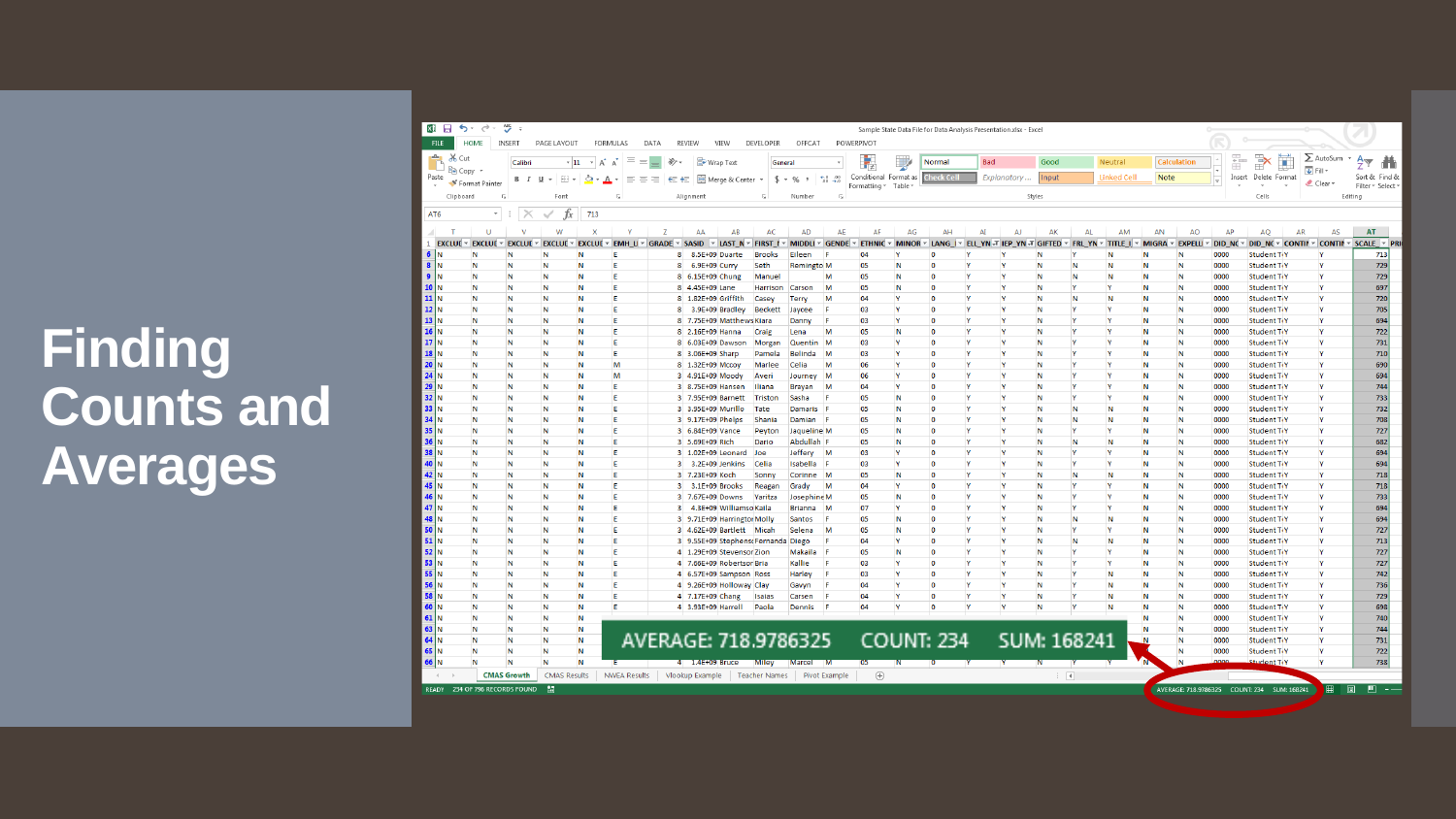I've seen how students performed on CMAS, now I want to compare that to their interim performance. How can I pull in percentile ranks from their NWEA MAP data?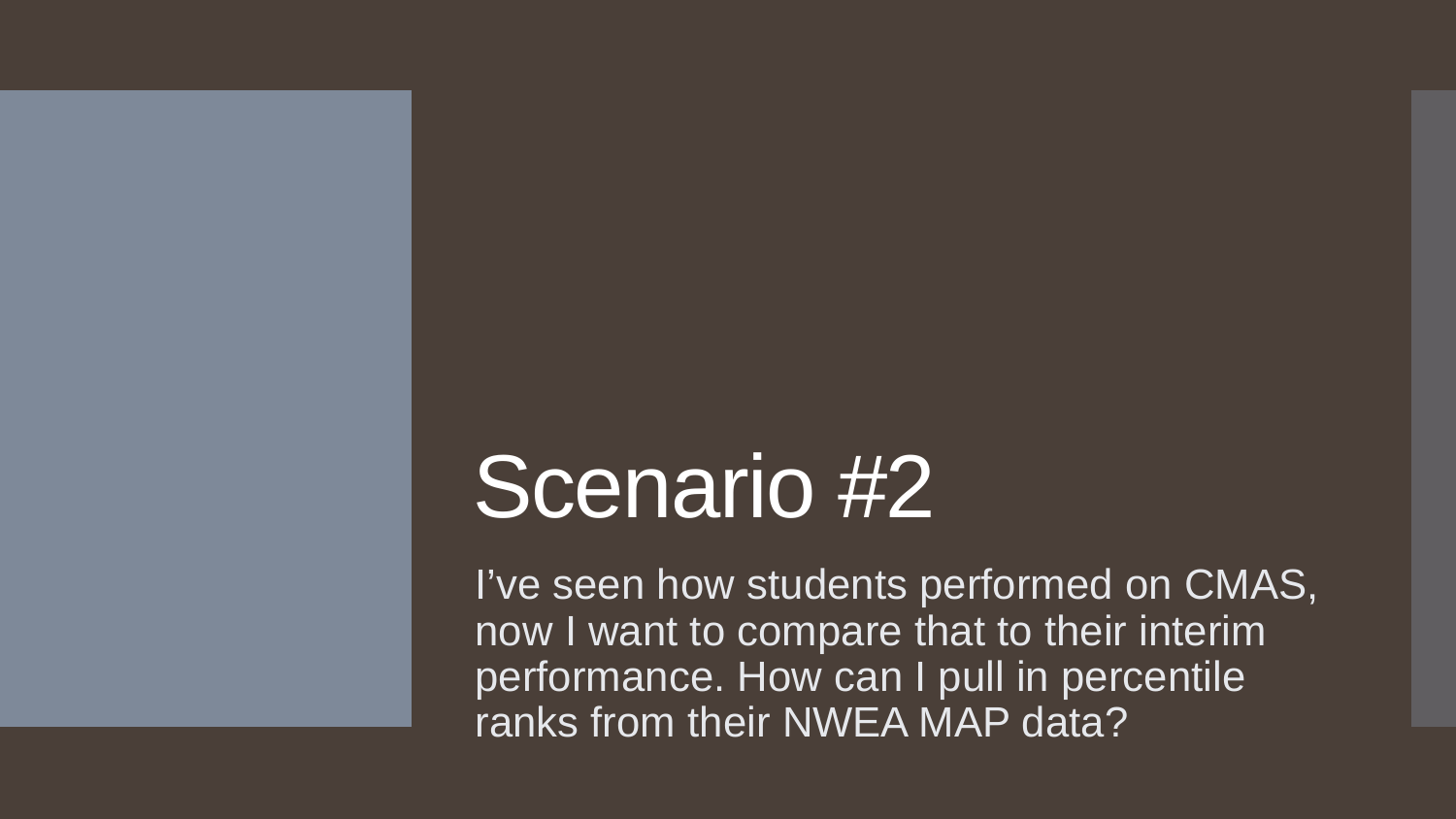#### **Using VLookup**

As long as you have a matching value in two different files, you can pull anything you want from one file to another using VLookup .

|                         | <b>FILE</b><br>HOME<br>INSERT                                       | PAGE LAYOUT    | FORMULAS DATA                                                                                                                                                                                                                                                                                                                                                                                                                                                                   | REVIEW | VIEW               |   | DEVELOPER OFFCAT | POWERPI |  |
|-------------------------|---------------------------------------------------------------------|----------------|---------------------------------------------------------------------------------------------------------------------------------------------------------------------------------------------------------------------------------------------------------------------------------------------------------------------------------------------------------------------------------------------------------------------------------------------------------------------------------|--------|--------------------|---|------------------|---------|--|
|                         | <b>A</b> ob Cut                                                     | Calibri        | $\overline{\mathcal{A}}$ $\overline{\mathcal{A}}$ $\overline{\mathcal{A}}$ $\overline{\mathcal{A}}$ $\overline{\mathcal{B}}$ $\overline{\mathcal{B}}$ $\overline{\mathcal{B}}$ $\overline{\mathcal{B}}$ $\overline{\mathcal{B}}$ $\overline{\mathcal{B}}$ $\overline{\mathcal{B}}$ $\overline{\mathcal{B}}$ $\overline{\mathcal{B}}$ $\overline{\mathcal{B}}$ $\overline{\mathcal{B}}$ $\overline{\mathcal{B}}$ $\overline{\mathcal{B}}$ $\overline{\mathcal{B}}$ $\overline{\$ |        |                    |   | General          |         |  |
|                         | ligh Copy +<br>Paste                                                |                | <b>B</b> $I \perp \perp$ $\parallel$ $\parallel$ $\cdot$ $\parallel$ $\triangle$ $\cdot$ A $\cdot$ $\parallel$ $\equiv$ $\equiv$ $\parallel$ $\equiv$ $\equiv$ $\parallel$ $\equiv$ $\parallel$ $\equiv$ $\parallel$ $\equiv$ $\parallel$ $\equiv$ $\parallel$ $\equiv$ $\parallel$ $\equiv$ $\parallel$ $\equiv$ $\parallel$ $\equiv$ $\parallel$ $\equiv$ $\parallel$ $\equiv$ $\parallel$ $\equiv$ $\parallel$ $\equiv$ $\parallel$ $\equiv$ $\parallel$ $\equiv$            |        |                    |   |                  |         |  |
|                         | Format Painter                                                      |                | <b>Contract Contract</b>                                                                                                                                                                                                                                                                                                                                                                                                                                                        |        | Alignment G Number |   |                  |         |  |
|                         | Clipboard<br>$-\sqrt{2}$                                            | Font           |                                                                                                                                                                                                                                                                                                                                                                                                                                                                                 |        |                    |   |                  |         |  |
|                         | $\overline{\mathbf{v}}$<br><b>SUM</b>                               |                | $\times$ fx = VLOOKUP(A2, 'NWEA Results' !G:AA, 21, FALSE)                                                                                                                                                                                                                                                                                                                                                                                                                      |        |                    |   |                  |         |  |
| ⊿<br>1                  | Α<br>StateStudentIdentifier CO Percentile Rank NWEA Percentile Rank | B              |                                                                                                                                                                                                                                                                                                                                                                                                                                                                                 | D      | E                  | F | G                | н       |  |
| $\overline{\mathbf{2}}$ | 1822639544                                                          |                | 83 = VLOOKUP(A2, 'NWEA R                                                                                                                                                                                                                                                                                                                                                                                                                                                        |        |                    |   |                  |         |  |
| 3                       | 4157934291                                                          | 89             |                                                                                                                                                                                                                                                                                                                                                                                                                                                                                 |        |                    |   |                  |         |  |
| 4                       | 4358130590                                                          | 87             |                                                                                                                                                                                                                                                                                                                                                                                                                                                                                 |        |                    |   |                  |         |  |
| 5                       | 3495783982                                                          | 59             |                                                                                                                                                                                                                                                                                                                                                                                                                                                                                 |        |                    |   |                  |         |  |
| 6                       | 8501653286                                                          | 26             |                                                                                                                                                                                                                                                                                                                                                                                                                                                                                 |        |                    |   |                  |         |  |
| 7                       | 7456651708                                                          | 62             |                                                                                                                                                                                                                                                                                                                                                                                                                                                                                 |        |                    |   |                  |         |  |
| 8                       | 6902991457                                                          | 43             |                                                                                                                                                                                                                                                                                                                                                                                                                                                                                 |        |                    |   |                  |         |  |
| 9                       | 6146902072                                                          | 43             |                                                                                                                                                                                                                                                                                                                                                                                                                                                                                 |        |                    |   |                  |         |  |
| 10                      | 4447229261                                                          | 13             |                                                                                                                                                                                                                                                                                                                                                                                                                                                                                 |        |                    |   |                  |         |  |
| 11                      | 1823088299                                                          | 33             |                                                                                                                                                                                                                                                                                                                                                                                                                                                                                 |        |                    |   |                  |         |  |
| 12                      | 3903407833                                                          | 19             |                                                                                                                                                                                                                                                                                                                                                                                                                                                                                 |        |                    |   |                  |         |  |
| 13                      | 7746790482                                                          | 11             |                                                                                                                                                                                                                                                                                                                                                                                                                                                                                 |        |                    |   |                  |         |  |
| 14                      | 5344705626                                                          | 66             |                                                                                                                                                                                                                                                                                                                                                                                                                                                                                 |        |                    |   |                  |         |  |
| 15                      | 6765872319                                                          | $\overline{7}$ |                                                                                                                                                                                                                                                                                                                                                                                                                                                                                 |        |                    |   |                  |         |  |
| 16                      | 2160453641                                                          | 35             |                                                                                                                                                                                                                                                                                                                                                                                                                                                                                 |        |                    |   |                  |         |  |
| 17                      | 6033616137                                                          | 45             |                                                                                                                                                                                                                                                                                                                                                                                                                                                                                 |        |                    |   |                  |         |  |
| 18                      | 3057586641                                                          | 23             |                                                                                                                                                                                                                                                                                                                                                                                                                                                                                 |        |                    |   |                  |         |  |
| 19                      | 2955683848                                                          | 45             |                                                                                                                                                                                                                                                                                                                                                                                                                                                                                 |        |                    |   |                  |         |  |
| 20                      | 1323506732                                                          | 8              |                                                                                                                                                                                                                                                                                                                                                                                                                                                                                 |        |                    |   |                  |         |  |
| 21                      | 9490645086                                                          | 90             |                                                                                                                                                                                                                                                                                                                                                                                                                                                                                 |        |                    |   |                  |         |  |
| 22                      | 9622258400                                                          | 82             |                                                                                                                                                                                                                                                                                                                                                                                                                                                                                 |        |                    |   |                  |         |  |
| 23                      | 8437636651                                                          | 55             |                                                                                                                                                                                                                                                                                                                                                                                                                                                                                 |        |                    |   |                  |         |  |
| 24                      | 4912117130                                                          | 11             |                                                                                                                                                                                                                                                                                                                                                                                                                                                                                 |        |                    |   |                  |         |  |
| 25                      | 4466107575                                                          | 45             |                                                                                                                                                                                                                                                                                                                                                                                                                                                                                 |        |                    |   |                  |         |  |
| 26                      | 5075914127                                                          | 87             |                                                                                                                                                                                                                                                                                                                                                                                                                                                                                 |        |                    |   |                  |         |  |
| 27                      | 9151702940                                                          | 93             |                                                                                                                                                                                                                                                                                                                                                                                                                                                                                 |        |                    |   |                  |         |  |
| 28                      | 1559380003                                                          | 69             |                                                                                                                                                                                                                                                                                                                                                                                                                                                                                 |        |                    |   |                  |         |  |
|                         | 8751965046                                                          | 59             |                                                                                                                                                                                                                                                                                                                                                                                                                                                                                 |        |                    |   |                  |         |  |
| 29                      |                                                                     |                |                                                                                                                                                                                                                                                                                                                                                                                                                                                                                 |        |                    |   |                  |         |  |
| 30                      | 1934998406                                                          | 74             |                                                                                                                                                                                                                                                                                                                                                                                                                                                                                 |        |                    |   |                  |         |  |

Why SASIDs?<br>• Always consistent, always unique

## Why Percentile Rank?<br>• Comparison value

available with NWEA

#### Where do I begin?

- Cell C3
- Type "=VLOOKUP(" into the cell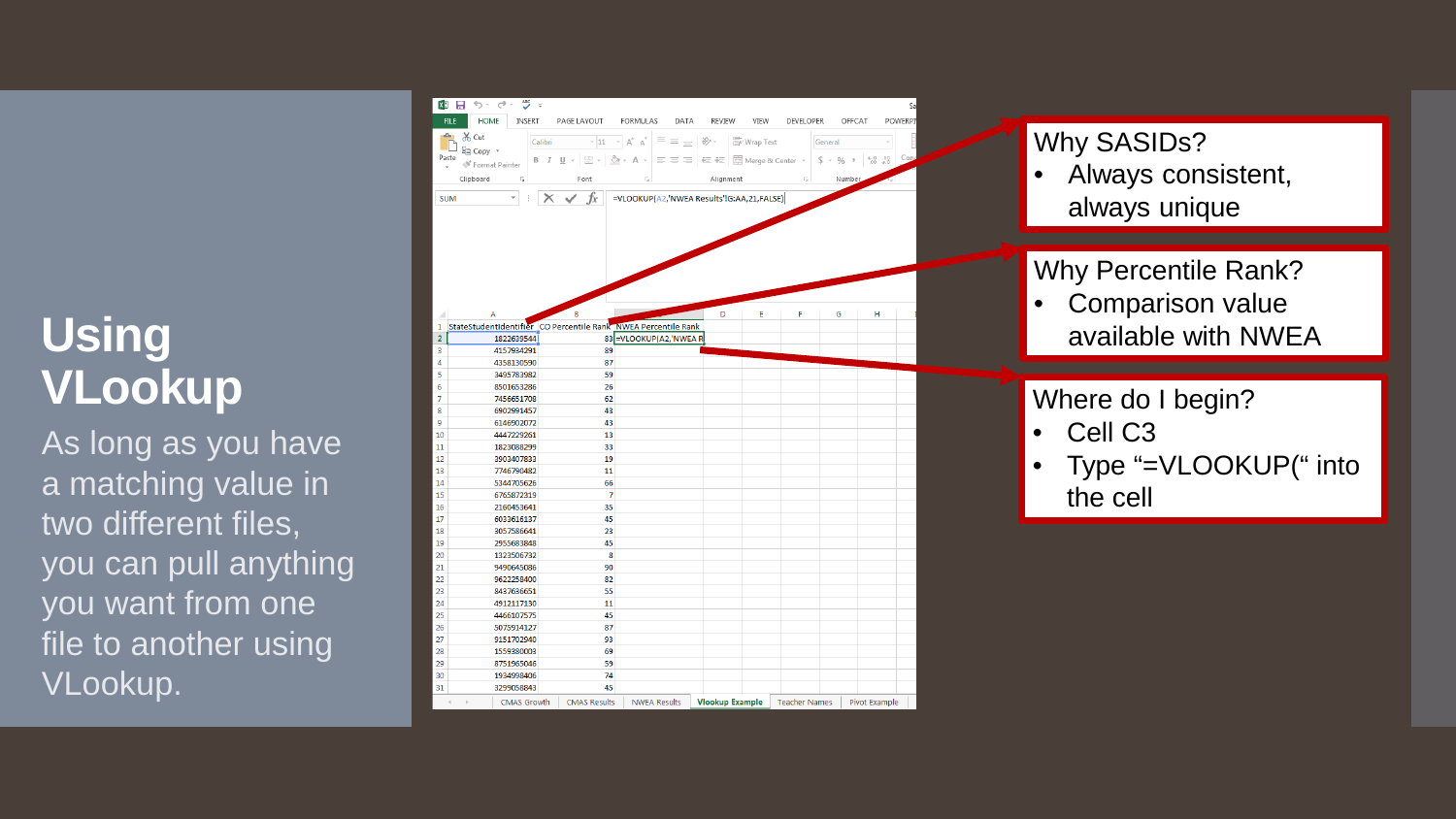I want to look at student level results by teacher.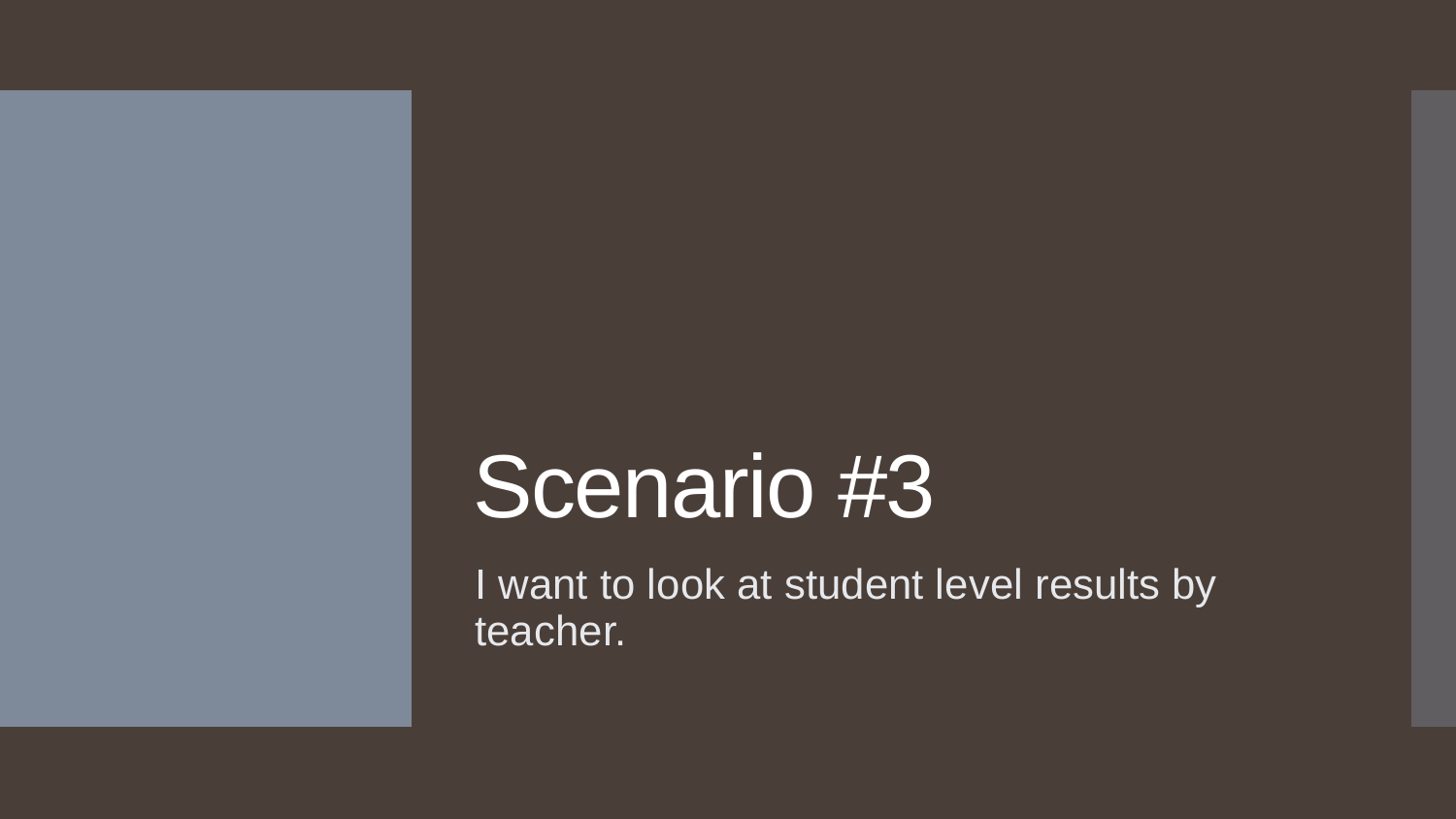#### **Using VLookup Part 2**

VLookup lets me pull values from other files. I can use it here.

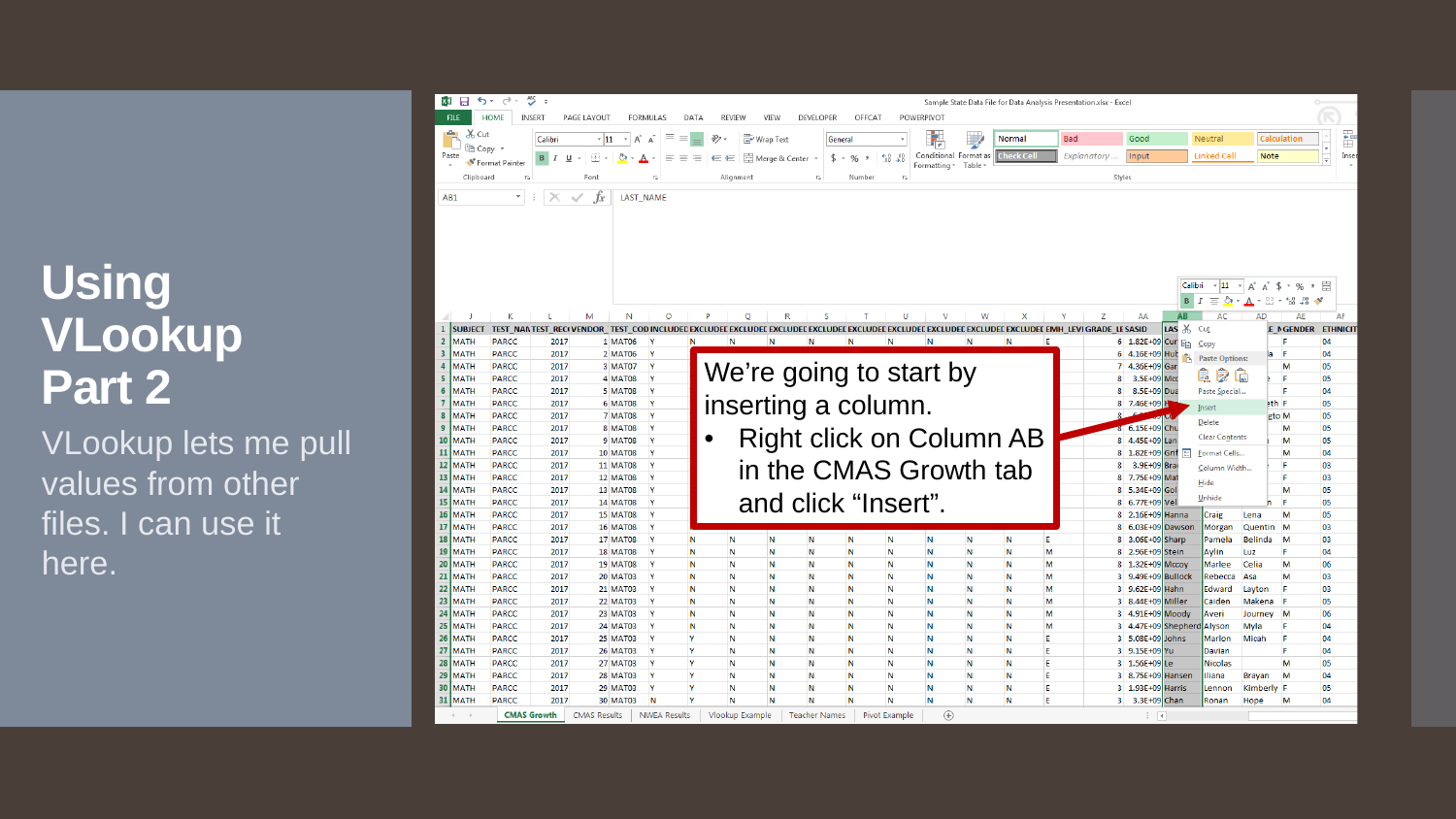I want to display some of the information I learned. What can I do?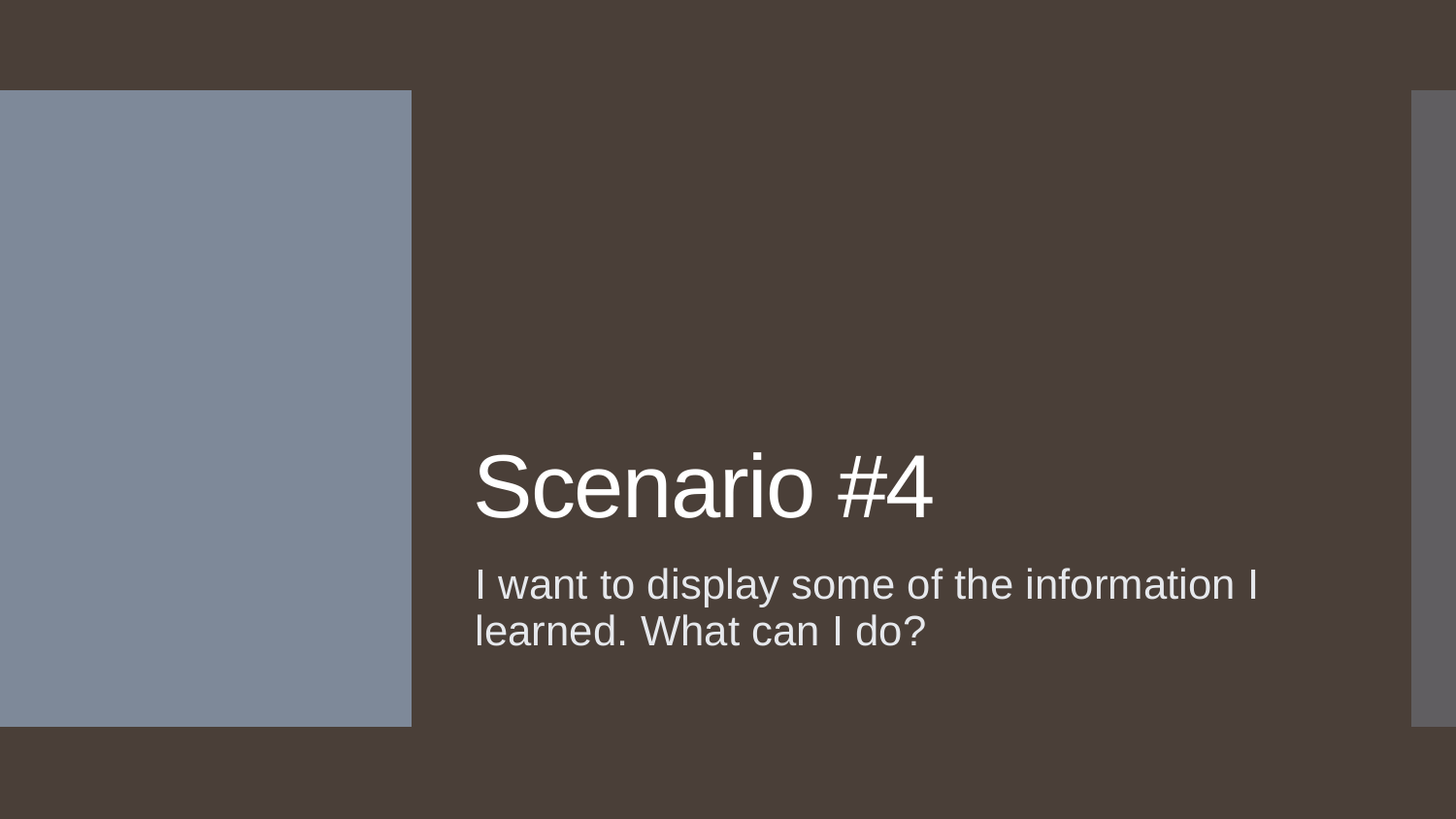#### **Using Pivot Tables**

Pivot Tables are easy ways to create **data dashboards**.



- **Pivot Table:** Takes a larger data file and compresses it into a table, using filters much like we did earlier.
- **Pivot Chart:** Can only be built from a Pivot Table, will change data automatically based on the results of the Pivot Table.
- **Slicers:** Can only be built from a Pivot Table/Pivot Chart, functions a lot like filters.